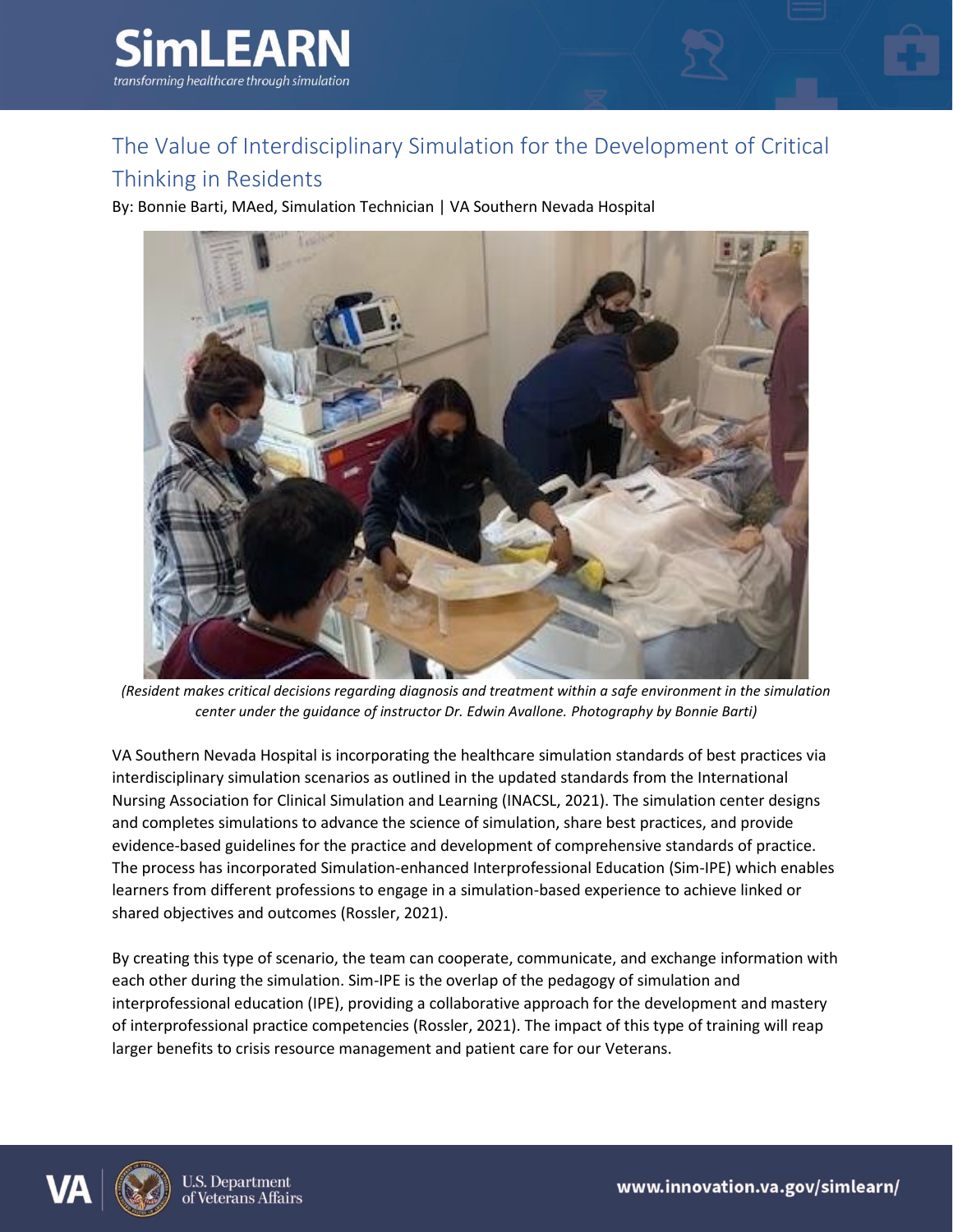

*Figure 1(Simulated patient presents with a septic foot and multiple other ailments for the simulation. Photography by Bonnie Barti*

There needed to be time dedicated to train and develop faculty towards the implementation of Sim-IPE. To overcome barriers, the simulation center developed interprofessional relationships to promote collaboration. Quentin Hart stated, "We use simulation to develop team skills, to work better together and to be able to solve difficult problems in the most effective way."

When creating the simulation, it was structured to implement the team dynamic to include challenges in communication and teamwork. The curricula design had taken the essential elements into account to incorporate those criteria. The value of training in real-world scenarios with the group of professionals who would be working to solve the health-related issues of the veterans creates a high-reliability environment.

The program was started from the need to grow the simulation center. Dr. Edwin Avallone

(Physician Hospitalist) had prior experience working in simulation at a previous VA hospital and an interest in continuing to work with simulation and the residents he taught. With nursing easily accessible, it was not too difficult to create and run scenarios with the residents in a variety of situations.

"Teamwork is something we really focus on. We are encountering an emergency in the hospital or in the simulation center and it is a very emotionally charged experience for the patient, family, and participants. We work on how to manage difficult experiences as a team." Dr. Avallone stated.

For the past year, the program has steadily developed into a model for other simulation centers who desire to create interprofessional simulations. Dr. Avallone and Quentin Hart were featured on the 9 Line podcast April 4, 2022, to speak about interprofessional development in simulation.



www.innovation.va.gov/simlearn/